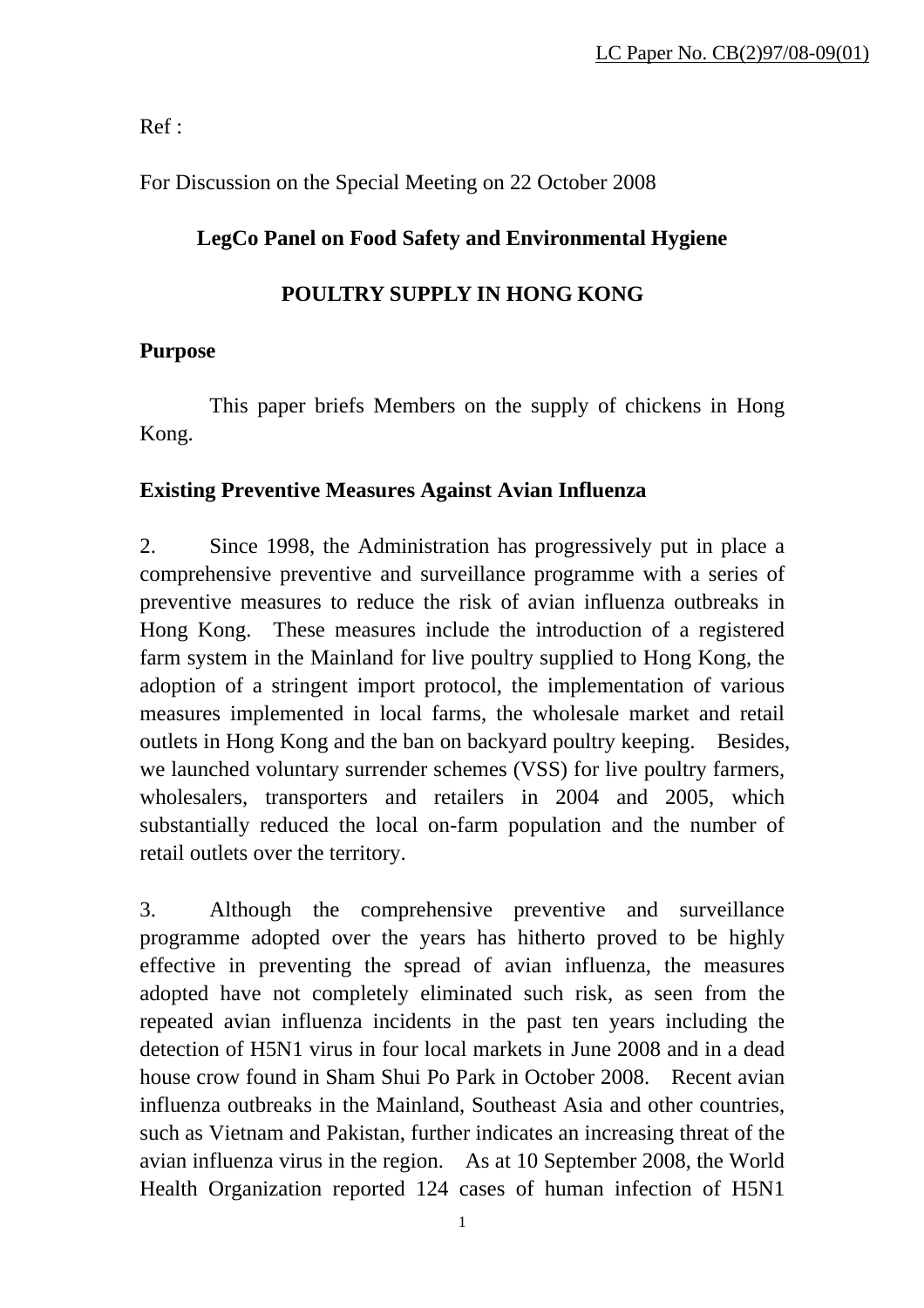around the world since January 2007, of which 87 cases were fatal. There is therefore an imminent need for us to address the problem squarely and take all practicable precautionary measures to prevent avian influenza outbreaks in Hong Kong.

### **The Buyout Scheme in 2008**

4. Following the avian influenza incidents in June 2008, we introduced new measures at all levels of the supply chain, including the banning of overnight stocking of live poultry at all retail outlets beginning from 2 July 2008 to further improve our current surveillance system and enhance our ability to arrest any possible future spread of avian influenza virus in Hong Kong. In reaction to the "no overnight stocking of chickens" arrangement, majority of the poultry retail traders considered that it would be very difficult for them to adapt to the new operating environment and expressed their strong wish for the Government to buy out their business. We therefore launched a buyout scheme for the farmers, wholesalers, retailers and transporters of the live poultry trade to take up and leave the trade. For local workers of the above live poultry sectors, each of them is provided with a one-off grant if he/she is affected as a result of cessation of business of his/her employer, irrespective whether he/she has received any grant under VSS before.

5. By the deadline of application for the scheme on 24 September 2008, we have received 29 applications from farmers (including 27 chicken and two pigeon farmers, representing about 56 per cent of the total number of farmers), 50 applications from wholesalers (representing about 70 per cent of the total number of wholesalers), 333 applications from retailers (representing about 72 per cent of the total number of retailers), 199 applications from transporters (representing about 80 per cent of the total number of transporters) and 835 applications from affected local workers.

### **Supply of Chickens in Hong Kong**

6. Past experience and incidents have shown that the principal mode of transmission of the avian influenza virus from poultry to humans is through contact with infected live poultry or their faeces. Hence, the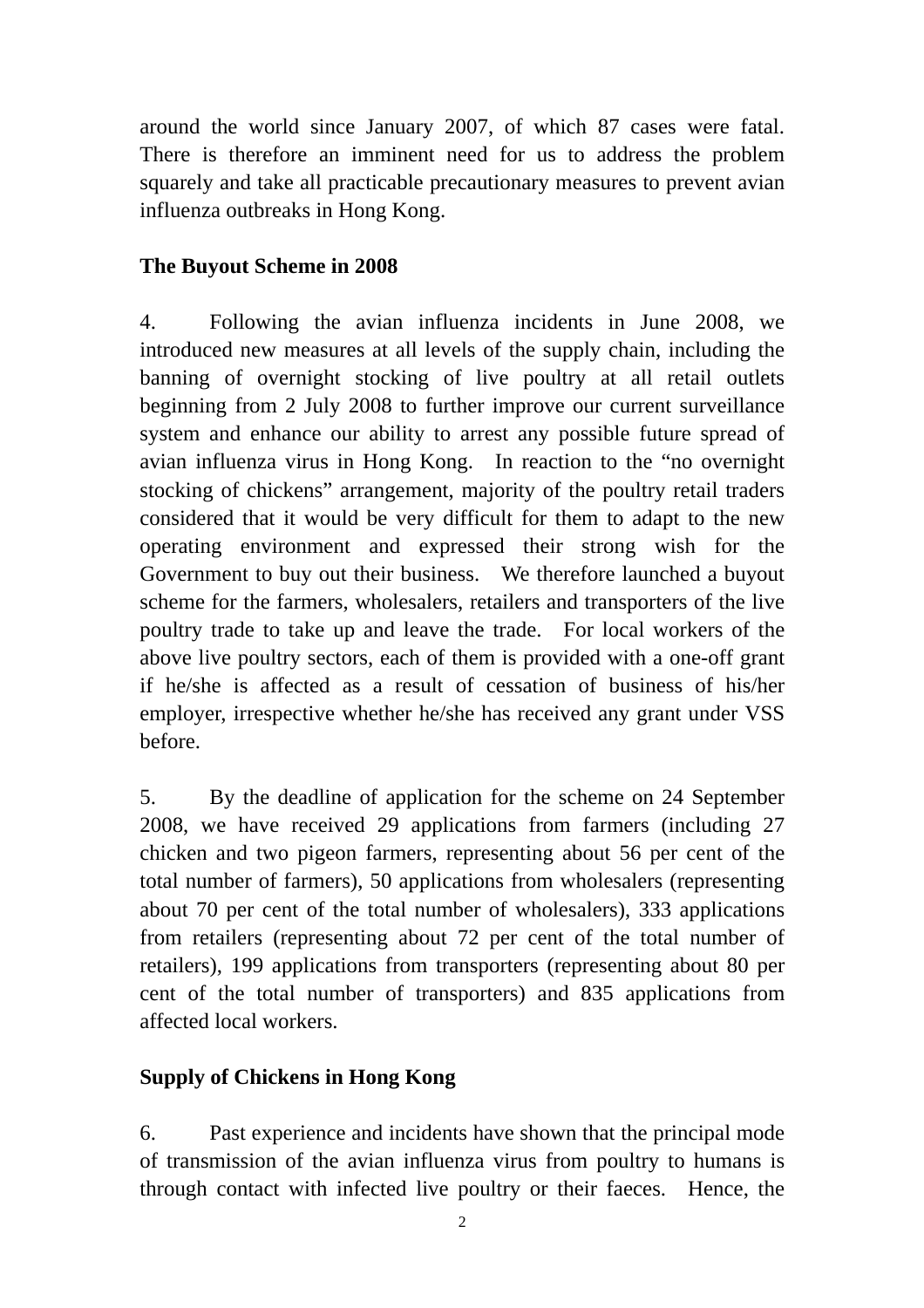most effective way to minimize the health risk posed by avian influenza is to reduce as much as possible the contact between humans and live poultry. In this regard, the Administration will continue to implement central slaughtering through the development of a poultry slaughtering plant to accomplish the ultimate goal of segregating humans from live poultry.

7. Through the buyout scheme in 2008, the numbers of retail outlets have been reduced from 469 to 131 and chicken farms are expected to be reduced from 50 to 23. Given the substantial decrease in retail capacity, it is also necessary to reduce the overall daily chicken supply to an appropriate level in a bid to control the density of live chicken population at the retail outlets. As over 70% of retailers have chosen to leave the trade for good by accepting the buyout package, the retail capacity is estimated to drop from 36 000 (daily average before the avian influenza in June 2008) to around 10 000 chickens per day, split equally between Mainland and local supply. The trade was made aware of this anticipated reduction in the overall supply of live chickens when the buyout scheme was launched and was given ample time to consider whether to take up the scheme, including the extension of the buyout deadline for retailers.

8. The current market situation largely tallies with our forecast. There is no indication of shortage of live chicken supply at the retail level. From 25 September to 20 October 2008, the average total daily supply of imported and local live chickens amounts to around 11 700, with 9 100 available at the retail outlets and 2 600 left overnight at the wholesale market.

9. On the other hand, the consumption trend of chickens demonstrates that the market demand for imported chilled chickens have gradually increased in the past years and have largely substituted of the live chicken demand. This can be reflected by the acute increase in the combined market share of chilled and frozen chickens from 58% in 2003 to 85% in 2008 (as of 31 August). The annual consumption figures of live, chilled and frozen chickens from 2003 to 2008 are as follows -